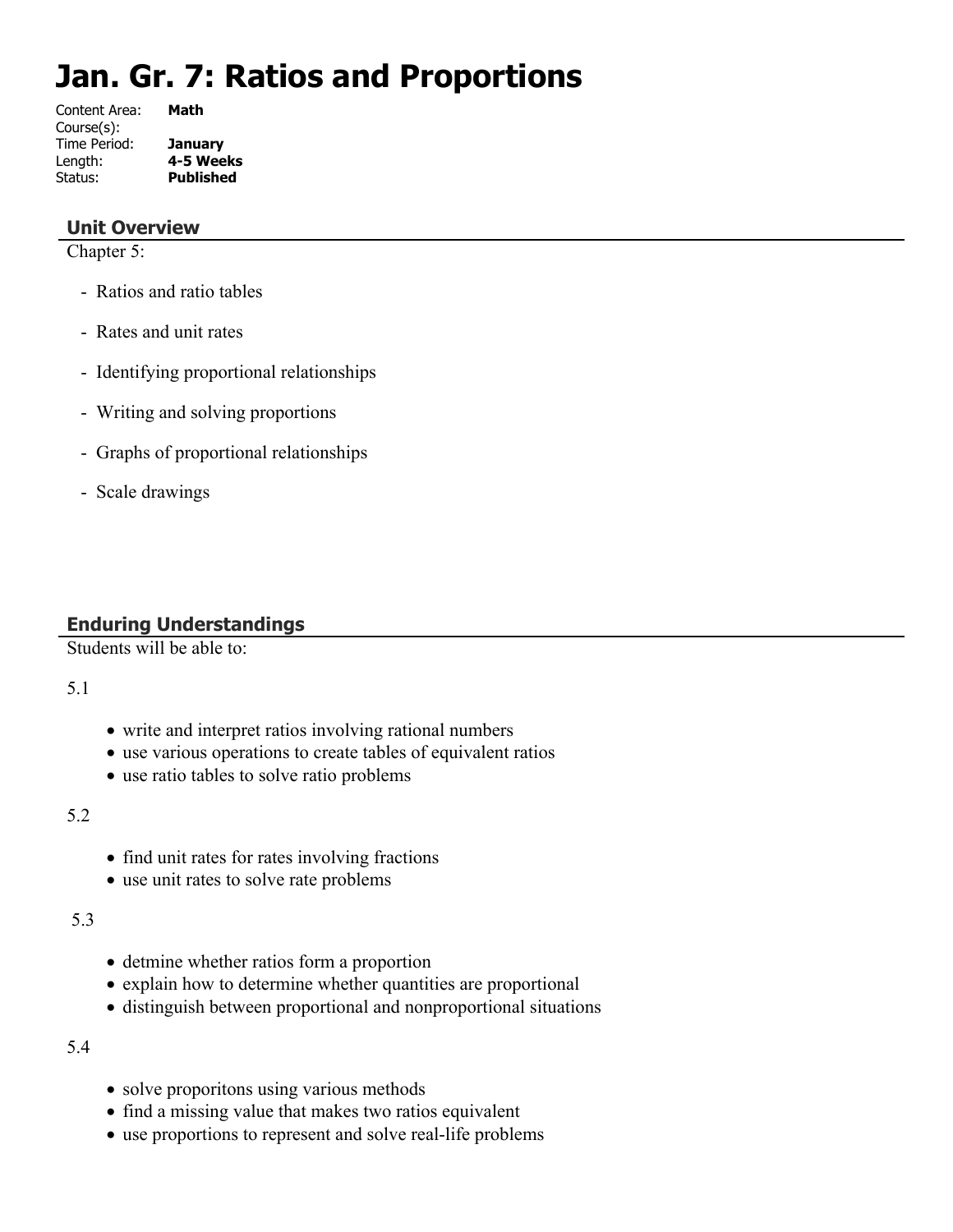- determine whether quantities are proportional using a graph
- find the unit rate fo a proportional relationship using a graph
- create equations to represent proportional relationships
- 5.6
- find an actual distance in a scale drawing
- explain the meaning of scale and scale factor
- use a scale drawing to find the actual lengths and areas of real-life objects

# **Essential Questions**

Can I write and interpret ratios?

- Can I describe ratio relationships and proportional relationships?
- Can I represent equivalent ratios?
- Can I model ratio relationships and proportional relationships to solve real-life problems?

# **Instructional Strategies & Learning Activities**

- $\bullet$
- o Guided Practice
- o Problem of the Day
- o walk around activity on rates and ratios
- Guided Practice
- Do Now
- Extra Practice & Puzzle Time (Resources)
- Scavenger Hunts
- Coloring Activities
- Task Cards (Around the World)
- Maze Activities
- Quizizz Online Assignments
- Kahoot! Online Games

# **Integration of Career Readiness, Life Literacies and Key Skills**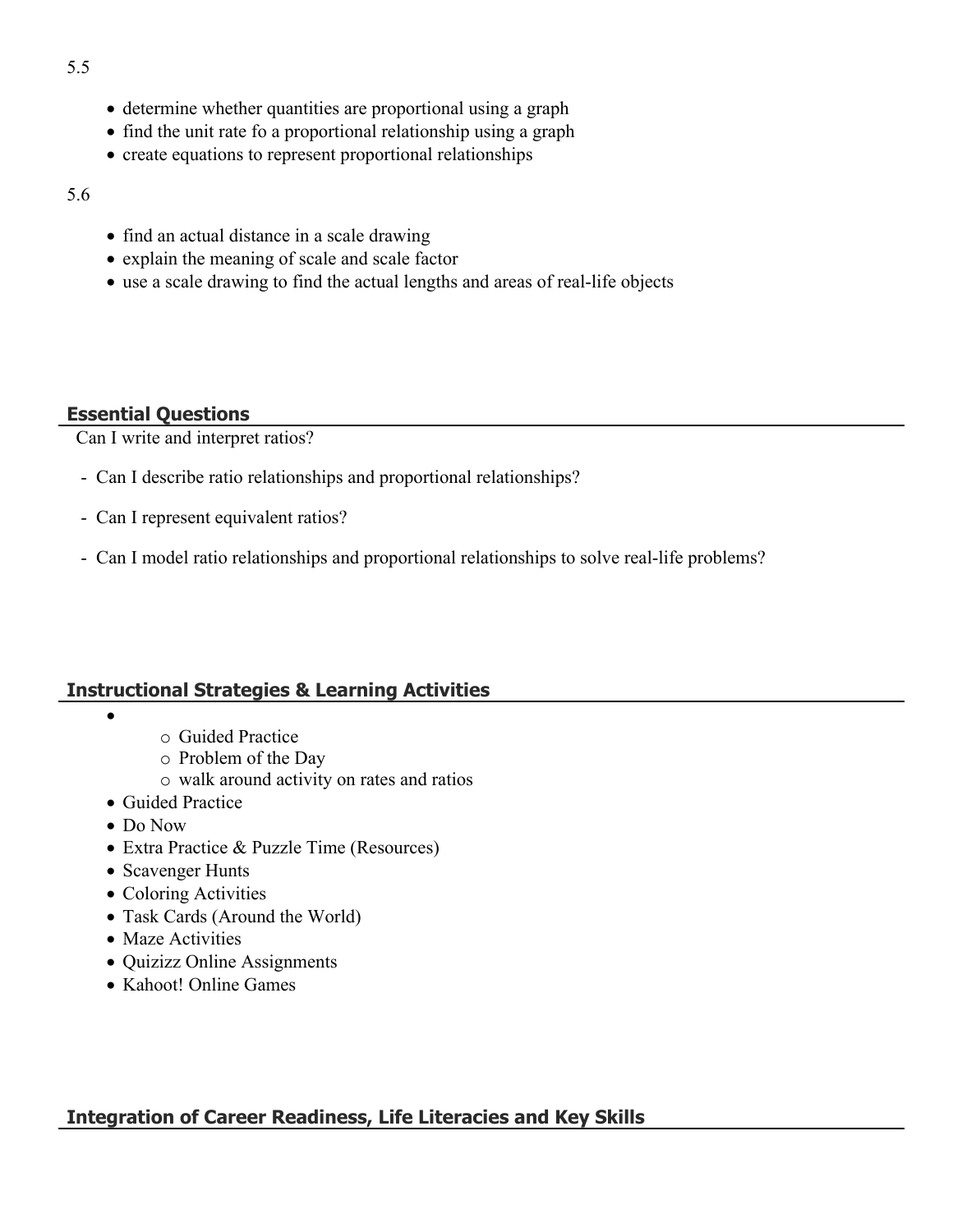|                       | Digital tools make it possible to analyze and interpret data, including text, images, and<br>sound. These tools allow for broad concepts and data to be more effectively<br>communicated.                                               |  |
|-----------------------|-----------------------------------------------------------------------------------------------------------------------------------------------------------------------------------------------------------------------------------------|--|
|                       | Awareness of and appreciation for cultural differences is critical to avoid barriers to<br>productive and positive interaction.                                                                                                         |  |
| WRK.9.2.8.CAP.15      | Present how the demand for certain skills, the job market, and credentials can determine<br>an individual's earning power.                                                                                                              |  |
|                       | An individual's strengths, lifestyle goals, choices, and interests affect employment and<br>income.                                                                                                                                     |  |
| TECH.9.4.8.IML.12     | Use relevant tools to produce, publish, and deliver information supported with evidence<br>for an authentic audience.                                                                                                                   |  |
| WRK.9.2.8.CAP.10      | Evaluate how careers have evolved regionally, nationally, and globally.                                                                                                                                                                 |  |
| TECH.9.4.8.GCA.2      | Demonstrate openness to diverse ideas and perspectives through active discussions to<br>achieve a group goal.                                                                                                                           |  |
| <b>TECH.9.4.8.GCA</b> | <b>Global and Cultural Awareness</b>                                                                                                                                                                                                    |  |
| TECH.9.4.8.CT.2       | Develop multiple solutions to a problem and evaluate short- and long-term effects to<br>determine the most plausible option (e.g., MS-ETS1-4, 6.1.8.CivicsDP.1).                                                                        |  |
|                       | Multiple solutions often exist to solve a problem.                                                                                                                                                                                      |  |
| WRK.9.2.8.CAP.19      | Relate academic achievement, as represented by high school diplomas, college degrees,<br>and industry credentials, to employability and to potential level.                                                                             |  |
| WRK.9.2.8.CAP.16      | Research different ways workers/employees improve their earning power through<br>education and the acquisition of new knowledge and skills.                                                                                             |  |
| WRK.9.2.8.CAP.12      | Assess personal strengths, talents, values, and interests to appropriate jobs and careers to<br>maximize career potential.                                                                                                              |  |
| WRK.9.2.8.CAP.3       | Explain how career choices, educational choices, skills, economic conditions, and personal<br>behavior affect income.                                                                                                                   |  |
| TECH.9.4.8.IML.1      | Critically curate multiple resources to assess the credibility of sources when searching for<br>information.                                                                                                                            |  |
| TECH.9.4.8.DC.5       | Manage digital identity and practice positive online behavior to avoid inappropriate forms<br>of self-disclosure.                                                                                                                       |  |
| <b>TECH.9.4.8.CT</b>  | Critical Thinking and Problem-solving                                                                                                                                                                                                   |  |
| TECH.9.4.8.TL.2       | Gather data and digitally represent information to communicate a real-world problem<br>(e.g., MS-ESS3-4, 6.1.8.EconET.1, 6.1.8.CivicsPR.4).                                                                                             |  |
|                       | Some digital tools are appropriate for gathering, organizing, analyzing, and presenting<br>information, while other types of digital tools are appropriate for creating text,<br>visualizations, models, and communicating with others. |  |
| WRK.9.2.8.CAP.2       | Develop a plan that includes information about career areas of interest.                                                                                                                                                                |  |
| TECH.9.4.8.GCA.1      | Model how to navigate cultural differences with sensitivity and respect (e.g., 1.5.8.C1a).                                                                                                                                              |  |
| WRK.9.2.8.CAP.4       | Explain how an individual's online behavior (e.g., social networking, photo exchanges,<br>video postings) may impact opportunities for employment or advancement.                                                                       |  |
| TECH.9.4.8.TL.3       | Select appropriate tools to organize and present information digitally.                                                                                                                                                                 |  |
| TECH.9.4.8.IML.3      | Create a digital visualization that effectively communicates a data set using formatting<br>techniques such as form, position, size, color, movement, and spatial grouping (e.g.,<br>6.SP.B.4, 7.SP.B.8b).                              |  |
| <b>WRK.9.2.8.CAP</b>  | <b>Career Awareness and Planning</b>                                                                                                                                                                                                    |  |
| WRK.9.2.8.CAP.1       | Identify offerings such as high school and county career and technical school courses,                                                                                                                                                  |  |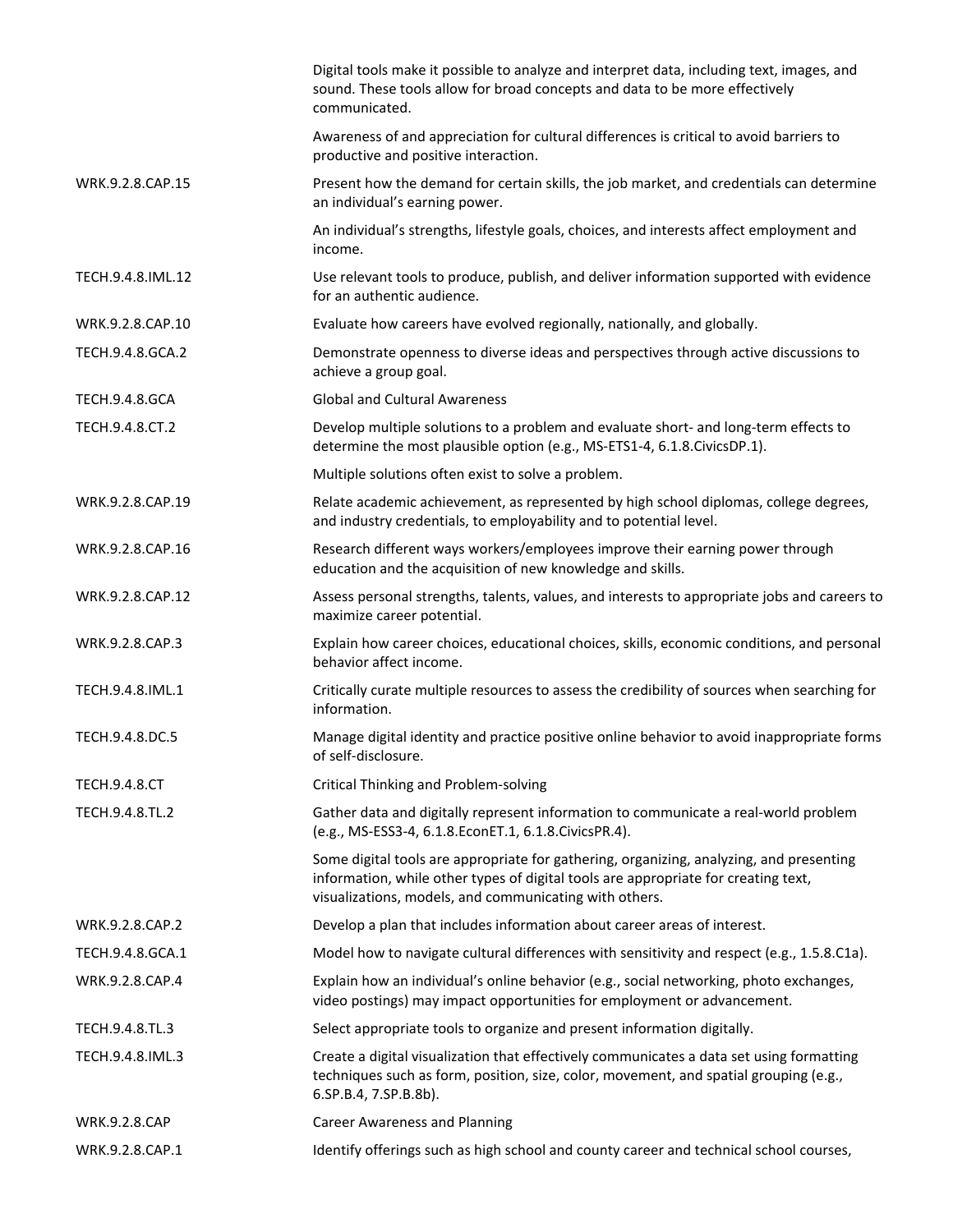occupational areas of interest. TECH.9.4.8.IML.4 Ask insightful questions to organize different types of data and create meaningful visualizations. An essential aspect of problem solving is being able to self-reflect on why possible solutions for solving problems were or were not successful.

> Communication skills and responsible behavior in addition to education, experience, certifications, and skills are all factors that affect employment and income.

apprenticeships, military programs, and dual enrollment courses that support career or

#### **Technology and Design Integration**

| $CS.6 - 8.DA$        | Data & Analysis                                                                                                                                                                                                                                          |  |
|----------------------|----------------------------------------------------------------------------------------------------------------------------------------------------------------------------------------------------------------------------------------------------------|--|
| CS.6-8.8.2.8. ITH. 2 | Compare how technologies have influenced society over time.                                                                                                                                                                                              |  |
| CS.6-8.8.1.8.IC.1    | Compare the trade-offs associated with computing technologies that affect individual's<br>everyday activities and career options.                                                                                                                        |  |
|                      | Computer models can be used to simulate events, examine theories and inferences, or<br>make predictions.                                                                                                                                                 |  |
|                      | Troubleshooting a problem is more effective when knowledge of the specific device along<br>with a systematic process is used to identify the source of a problem.                                                                                        |  |
| CS.6-8.8.2.8. ITH.1  | Explain how the development and use of technology influences economic, political, social,<br>and cultural issues.                                                                                                                                        |  |
| CS.6-8.8.1.8.DA.1    | Organize and transform data collected using computational tools to make it usable for a<br>specific purpose.                                                                                                                                             |  |
|                      | People use digital devices and tools to automate the collection, use, and transformation of<br>data. The manner in which data is collected and transformed is influenced by the type of<br>digital device(s) available and the intended use of the data. |  |
|                      | Advancements in computing technology can change individuals' behaviors. Society is faced<br>with trade-offs due to the increasing globalization and automation that computing brings.                                                                    |  |
| CS.6-8.8.1.8.CS.4    | Systematically apply troubleshooting strategies to identify and resolve hardware and<br>software problems in computing systems.                                                                                                                          |  |
| CS.6-8.8.1.8.DA.5    | Test, analyze, and refine computational models.                                                                                                                                                                                                          |  |

#### **Interdisciplinary Connections**

| LA.RI.6.10 | By the end of the year read and comprehend literary nonfiction at grade level text-<br>complexity or above, with scaffolding as needed. |
|------------|-----------------------------------------------------------------------------------------------------------------------------------------|
| LA.W.6.1   | Write arguments to support claims with clear reasons and relevant evidence.                                                             |
| LA.RI.6.4  | Determine the meaning of words and phrases as they are used in a text, including<br>figurative, connotative, and technical meanings.    |

#### **Differentiation**

- Understand that gifted students, just like all students, come to school to learn and be challenged.
- Pre-assess your students. Find out their areas of strength as well as those areas you may need to address before students move on.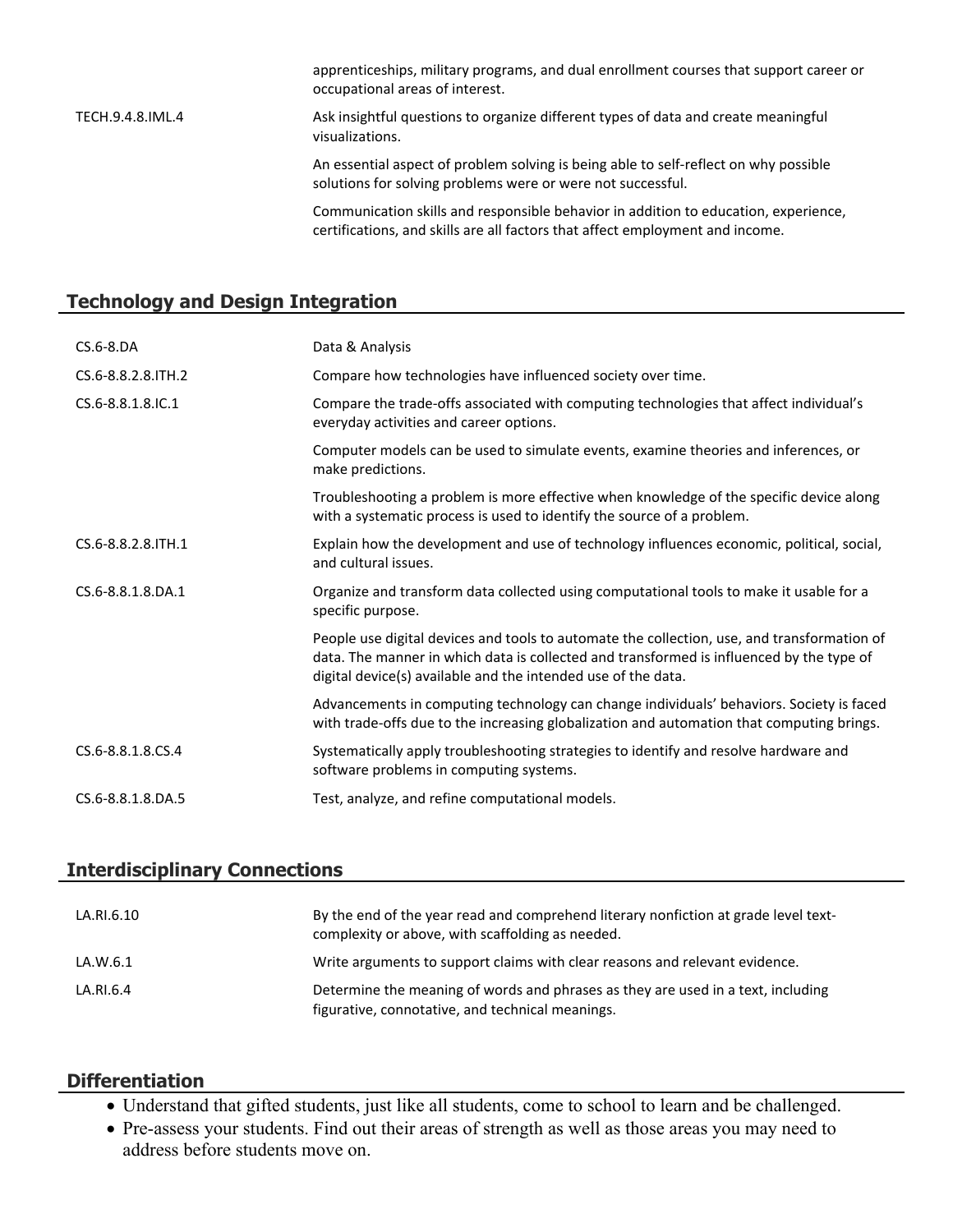- Consider grouping gifted students together for at least part of the school day.
- Plan for differentiation. Consider pre-assessments, extension activities, and compacting the curriculum.
- Use phrases like "You've shown you don't need more practice" or "You need more practice" instead of words like "qualify" or "eligible" when referring to extension work.
- Encourage high-ability students to take on challenges. Because they're often used to getting good grades, gifted students may be risk averse.
- **Definitions of Differentiation Components**:
	- o Content the specific information that is to be taught in the lesson/unit/course of instruction.
	- o Process how the student will acquire the content information.
	- o Product how the student will demonstrate understanding of the content.
	- o Learning Environment the environment where learning is taking place including physical location and/or student grouping

#### **Differentiation occurring in this unit:**

o Challenges will be presented to students as the need arises.

Struggling students will get additional personalized instruction, and modifications as needed.

# **Modifications & Accommodations**

 $\bullet$ 

Refer to QSAC EXCEL SMALL SPED ACCOMMOCATIONS spreadsheet in this discipline.

# **Modifications and Accommodations used in this unit:**

Challenges will be presented to students as the need arises.

Struggling students will get additional personalized instruction, and modifications as needed.

IEP and 504 accommodations will be utilized.

#### **Benchmark Assessments**

**Benchmark Assessments** are given periodically (e.g., at the end of every quarter or as frequently as once per month) throughout a school year to establish baseline achievement data and measure progress toward a standard or set of academic standards and goals.

#### **Schoolwide Benchmark assessments:**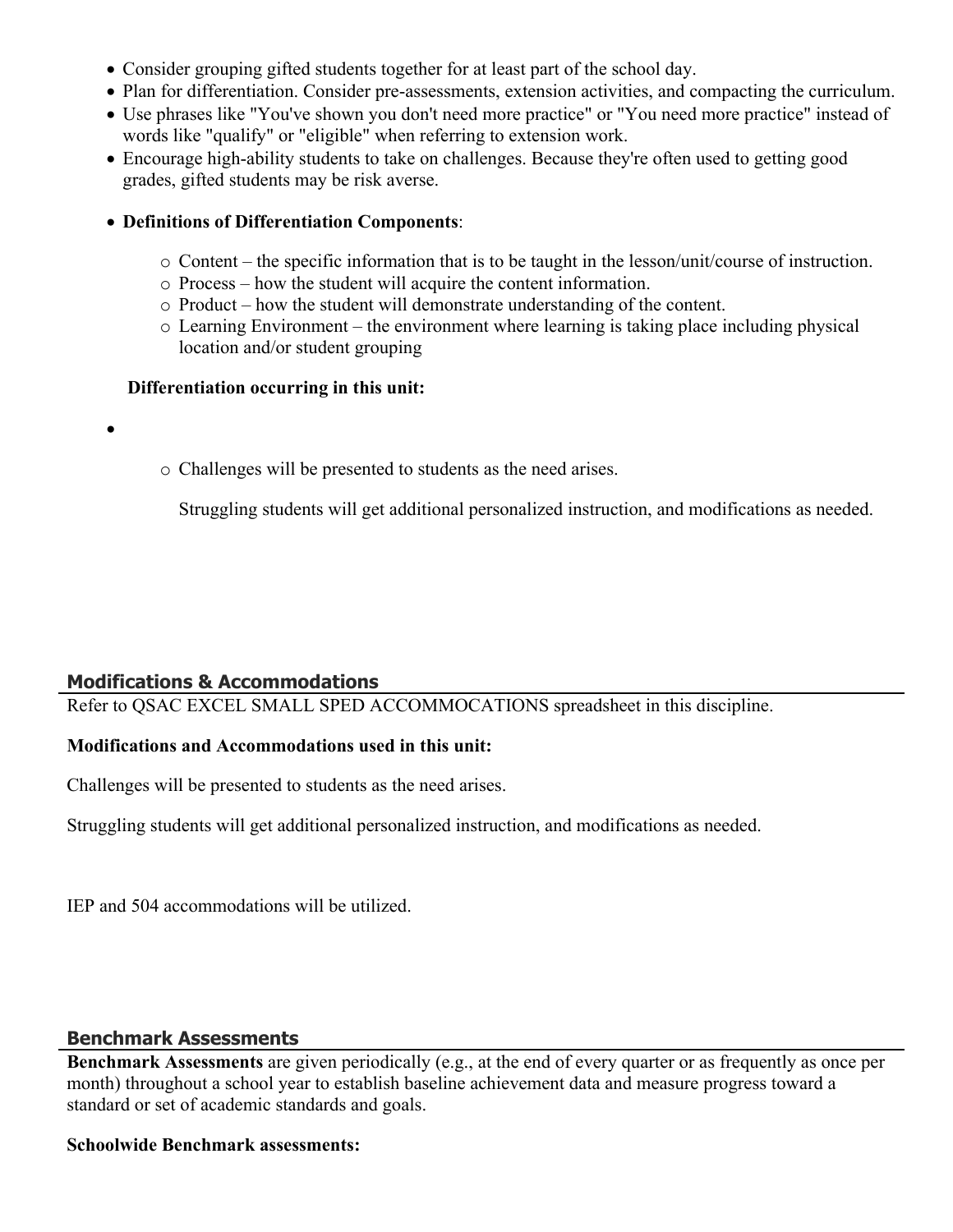Aimsweb benchmarks 3X a year

Linkit Benchmarks 3X a year

# **Additional Benchmarks used in this unit:**

**End of semester testing**

# **Formative Assessments**

Assessment allows both instructor and student to monitor progress towards achieving learning objectives, and can be approached in a variety of ways. **Formative assessment** refers to tools that identify misconceptions, struggles, and learning gaps along the way and assess how to close those gaps. It includes effective tools for helping to shape learning, and can even bolster students' abilities to take ownership of their learning when they understand that the goal is to improve learning, not apply final marks (Trumbull and Lash, 2013). It can include students assessing themselves, peers, or even the instructor, through writing, quizzes, conversation, and more. In short, formative assessment occurs throughout a class or course, and seeks to improve student achievement of learning objectives through approaches that can support specific student needs (Theal and Franklin, 2010, p. 151).

#### **Formative Assessments used in this unit:**

- Kahoot! Games
- Quizizz Games
- Homework
- $\bullet$  Q & A
- Scavenger Hunts
- Coloring Activities
- Task Cards
- Partner Activities

# **Summative Assessments**

**Summative assessments** evaluate student learning, knowledge, proficiency, or success at the conclusion of an instructional period, like a unit, course, or program. Summative assessments are almost always formally graded and often heavily weighted (though they do not need to be). Summative assessment can be used to great effect in conjunction and alignment with formative assessment, and instructors can consider a variety of ways to combine these approaches.

#### **Summative assessments for this unit:**

- Chapter Tests
- Quizzes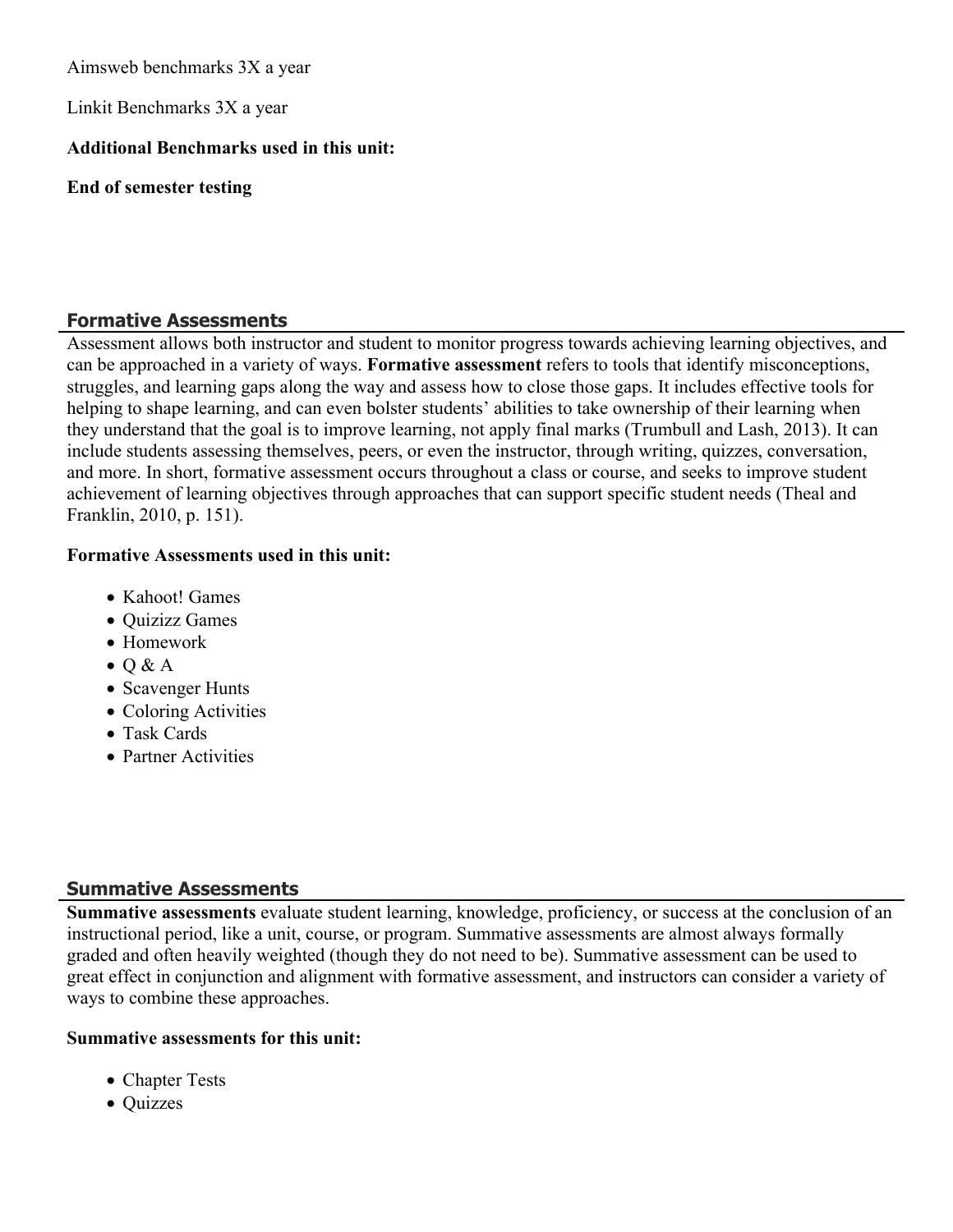# **Instructional Materials**

- 1. Big Ideas Math: Modeling Real Life 6th Grade Book
- 2. Quizizz
- 3. Kahoot
- 4. Scavenger Hunts
- 5. Task Cards
- 6. Coloring Activities

# **Standards**

|                              | Solve problems involving scale<br>drawings of geometric figures, |                                                                        |  |  |
|------------------------------|------------------------------------------------------------------|------------------------------------------------------------------------|--|--|
|                              | $0x_1$ MA.7.G.A. including computing actual                      |                                                                        |  |  |
|                              | lengths and areas from a scale                                   |                                                                        |  |  |
|                              | drawing and reproducing a scale                                  |                                                                        |  |  |
|                              | drawing at a different scale.                                    |                                                                        |  |  |
| ₹                            |                                                                  |                                                                        |  |  |
| $\mathbb{R}^3_{0x}$          | MA.7.RP                                                          | Ratios and Proportional Relationships                                  |  |  |
|                              |                                                                  |                                                                        |  |  |
| ₹                            |                                                                  | Analyze proportional relationships and                                 |  |  |
| $\mathbb{R}^3$ Ox            | MA.7.RP.A                                                        | use them to solve real-world and                                       |  |  |
| Q                            |                                                                  | mathematical problems.                                                 |  |  |
| ₹                            |                                                                  | Compute unit rates associated with                                     |  |  |
| $\overline{\mathbb{R}}_{0x}$ | <b>MA.7.RP.A.1</b>                                               | ratios of fractions, including ratios of                               |  |  |
|                              |                                                                  | lengths, areas and other quantities                                    |  |  |
| Q                            |                                                                  | measured in like or different units.                                   |  |  |
| ₹                            |                                                                  | Recognize and represent proportional                                   |  |  |
| $\mathbb{R}^3$ Ox            | <b>MA.7.RP.A.2</b>                                               | relationships between quantities.                                      |  |  |
| Q                            |                                                                  |                                                                        |  |  |
|                              |                                                                  | Decide whether two quantities are in a                                 |  |  |
| ₹                            |                                                                  | proportional relationship, e.g., by                                    |  |  |
| $\mathbb{R}^3_{0x}$          | MA.7.RP.A.2a                                                     | testing for equivalent ratios in a table or                            |  |  |
| Ç                            |                                                                  | graphing on a coordinate plane and<br>observing whether the graph is a |  |  |
|                              |                                                                  | straight line through the origin.                                      |  |  |
| ₹                            |                                                                  | Identify the constant of proportionality                               |  |  |
| $\mathbb{R}^3_{0x}$          |                                                                  | (unit rate) in tables, graphs, equations,                              |  |  |
|                              | MA.7.RP.A.2b                                                     | diagrams, and verbal descriptions of                                   |  |  |
| Q                            |                                                                  | proportional relationships.                                            |  |  |
| ₹<br>$\Box$ 0x               | <b>MA.7.RP.A.2c</b>                                              | Represent proportional relationships by                                |  |  |
|                              |                                                                  | equations.                                                             |  |  |